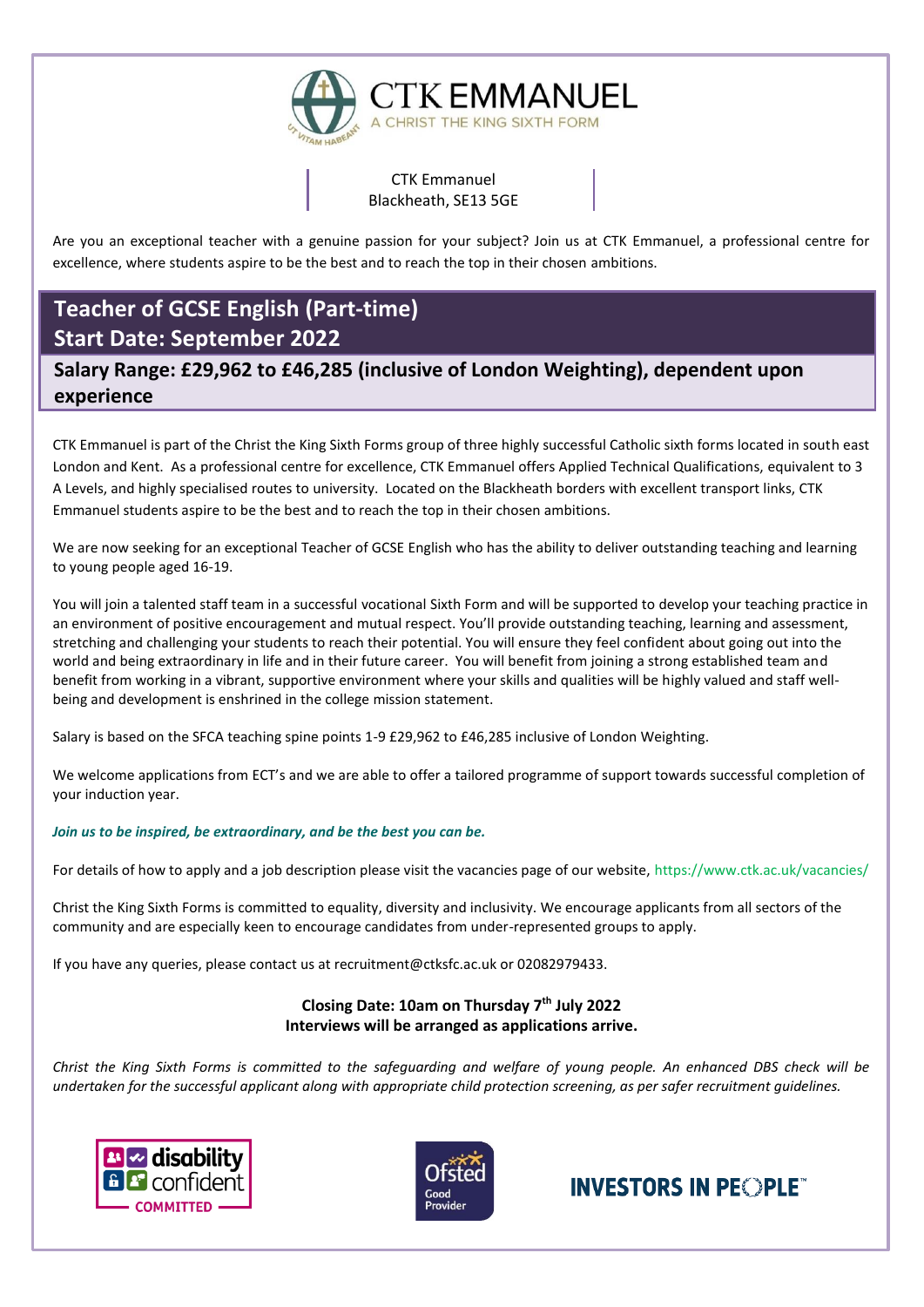

# **Job Description and Person Specification**

| <b>Job Title:</b>        | Teacher of English                                                                                                                                                                                                                     |
|--------------------------|----------------------------------------------------------------------------------------------------------------------------------------------------------------------------------------------------------------------------------------|
| <b>Responsible To:</b>   | <b>Assistant Principal</b>                                                                                                                                                                                                             |
| <b>Core Job Purpose:</b> | Under the guidance of the Assistant Principal; to deliver outstanding teaching and<br>learning in the context of the CTK mission and ethos in order to ensure learners make<br>excellent progress and are successful in their studies. |

#### **1. Job Description**

#### **The main activities and responsibilities are:**

- 1.1 Teaching as appropriate to the activities of Christ the King Sixth Forms.
- 1.2 Delivery of consistently high quality of teaching and learning. This will include:
	- 1.2.1 Managing Teaching
		- Having high expectations which inspire and motivate learners.
		- Demonstrating the positive attitudes, values and behaviour which teachers are expected to engender in all learners.
		- Working to a detailed scheme of work and ensuring that all lessons are thoroughly prepared.
		- Building on students' prior knowledge and reflecting their capabilities.
		- Challenging all students to make progress and to achieve, as a minimum, their baseline grades.
		- Setting homework and preparation tasks as well as planning other out of class activities to consolidate and extend knowledge.
		- Helping students reflect on their progress.
		- Addressing non completion of work including homework and preparation tasks, and implementing the Disciplinary and Academic intervention processes as appropriate.
		- Having relevant and accurate subject knowledge so that students are enthused and inspired to achieve.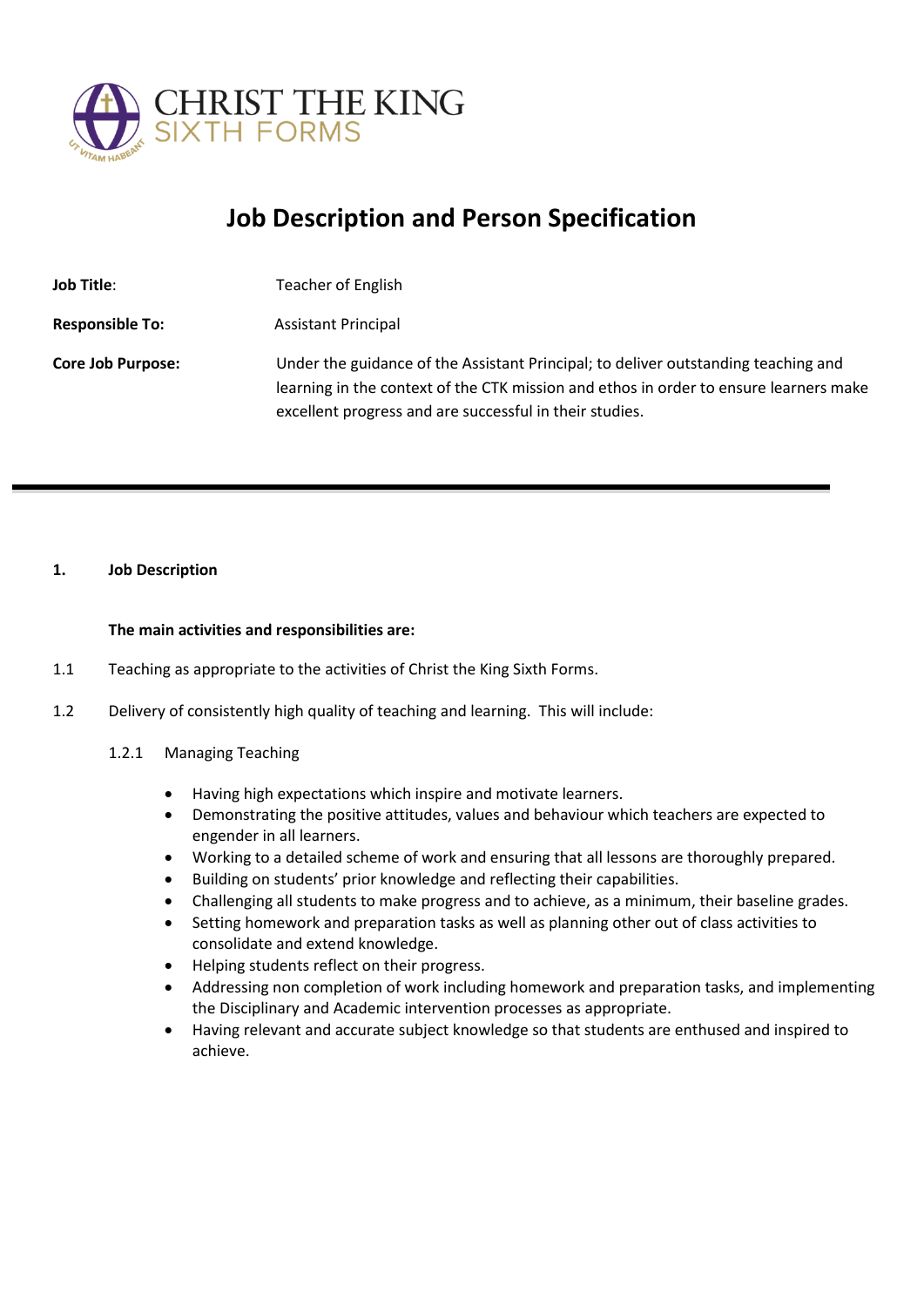- Making appropriate and effective use of Moodle, including the uploading of course materials.
- Preparing students well for their public examinations. This includes examination practice, opportunities for revision and familiarising students with the format and layout of examination papers.
- Making use of relevant data to monitor progress and set targets.

### 1.2.2 Managing Leaning

Delivering lessons which:

- Meet the needs of all learners, through effective differentiation.
- Include the sharing of clear aims and learning objectives and have a structured beginning and conclusion.
- Include an appropriate variety of delivery methods.
- Actively engage students in their own learning.
- Include well managed activities where the teacher determines who students work with.
- Take place in classrooms that are appropriately organised, well cared for and fit for purpose.
- Ensure all lessons have clear rules and routines for student behaviour in class.
- Have high expectations in relation to student behaviour and challenging poor behaviour where needed.
- Consistently uphold all standards of Christ the King Sixth Forms.

#### 1.2.3 Managing Assessment

Making accurate and productive use of assessment, including:

- Having a thorough knowledge and understanding of the subject examination specification
- Knowing and understanding how to accurately assess student work in line with awarding body requirements.
- Ensuring that assessment opportunities allow students to enhance their learning.
- Providing written feedback to students, which may also be supported by oral feedback.
- Marking work accurately, assessing in relation to Minimum Expected Target grades and providing details of how student work could be improved.
- Employing assessment methods that ensures students are regularly and consistently given feedback on what they need to do to improve.
- Recording assessment outcomes on the on-line markbook regularly.
- Planning assignments and coursework appropriately throughout the year, including the use of interim deadlines and dates for feedback.
- Ensuring students receive accurate information on how and when they will be assessed.
- Undertaking a formal assessment prior to performance monitoring in order to inform the decision with regard to "meeting the academic standard".
- 1.2.4 Managing Wider Professional Responsibilities

Demonstrating consistently high standards of personal and professional conduct including:

- Making a positive contribution to the wider life and ethos of the Christ the King Sixth Forms.
- Delivering effective extension and wider learning activities.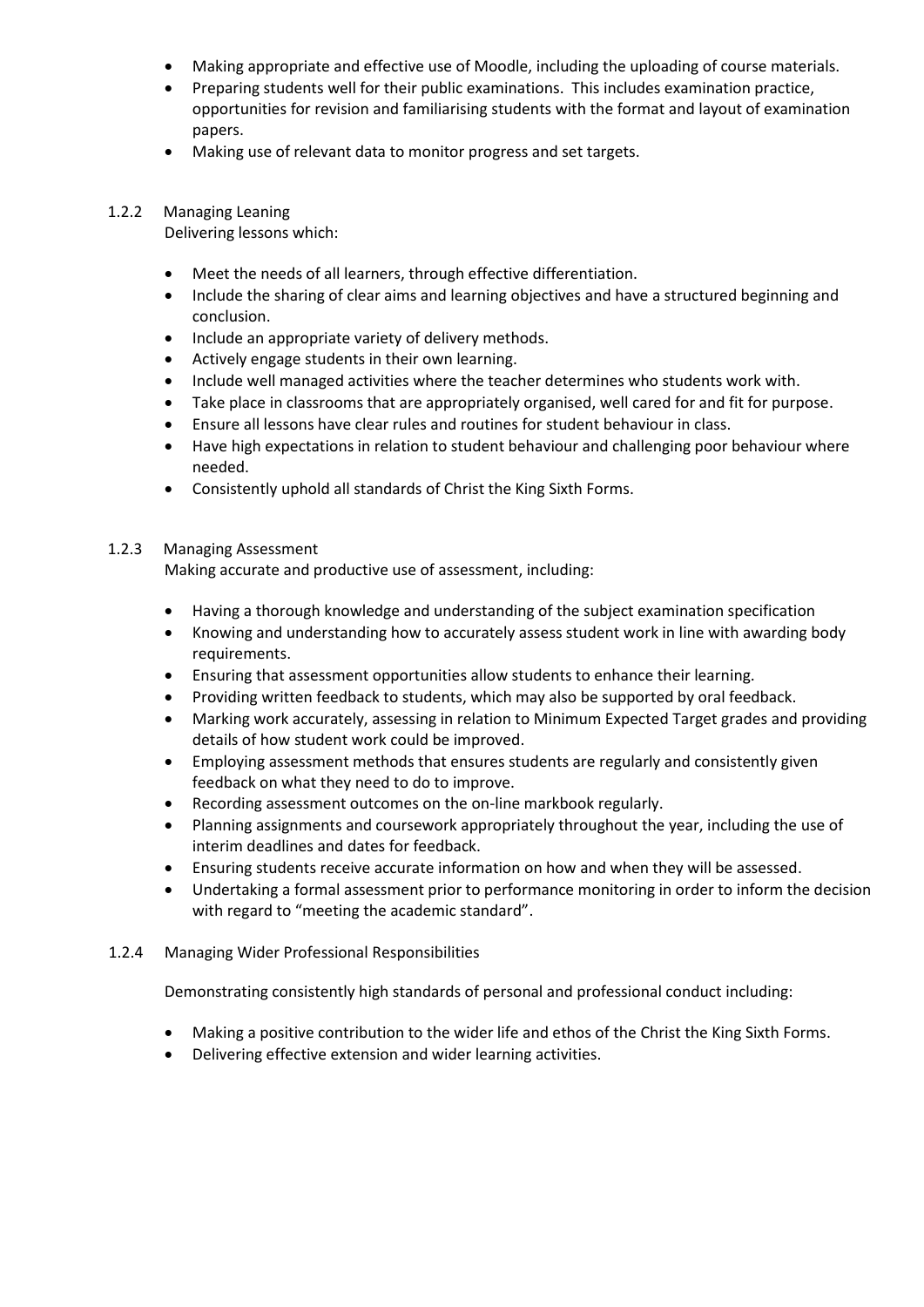- Completing performance monitoring reports accurately and to deadline.
- Communicating effectively with parents and other key stakeholders.
- Developing effective professional relationships with colleagues.
- Taking responsibility for reviewing practice, implementing agreed actions and delivering high quality teaching and learning.
- Adhering to the professional standards and requirements for staff outlined in the policies of Christ the King Sixth Forms.
- Ensuring that contact and communication with students always takes place in a professional context and meets the requirements set out in the staff rules of conduct.
- 1.3 Undertaking the role of a personal tutor to a group of students. This will include:
	- Delivery of a high quality group tutorial lesson as set out in the Sixth Forms' pastoral programme.
	- Monitoring the progress and well-being of tutees and liaising with parents as required.
	- Undertaking one to one review sessions with tutees.
	- Keeping abreast of developments in HE and other career opportunities and writing UCAS references as required.
- 1.4 Being a reflective practitioner and contributing to programme area and quality reviews and planning processes.
- 1.5 Meeting the Sixth Forms' requirement for excellent professional practice evaluated through appraisal and other quality processes and working to challenging professional goals.
- 1.6 Monitoring the condition, security and safety of the teaching areas and the equipment used.
- 1.7 Supporting the delivery of teaching and learning across the 14-19 phase, as appropriate.
- 1.8 Promoting equality for students and staff.
- 1.9 Undertaking other professional requirements specific to this post.

This job description may not necessarily be a comprehensive description of the post. It may be reviewed and subject to modification or amendment at any time after consultation with the post holder.

#### **2. Person Specification/Selection Criteria**

The post holder will be expected to have the following skills and attributes:

- 2.1 Mission and Ethos
	- An understanding of and support for the Catholic ethos of the Sixth Forms.
- 2.2 Qualifications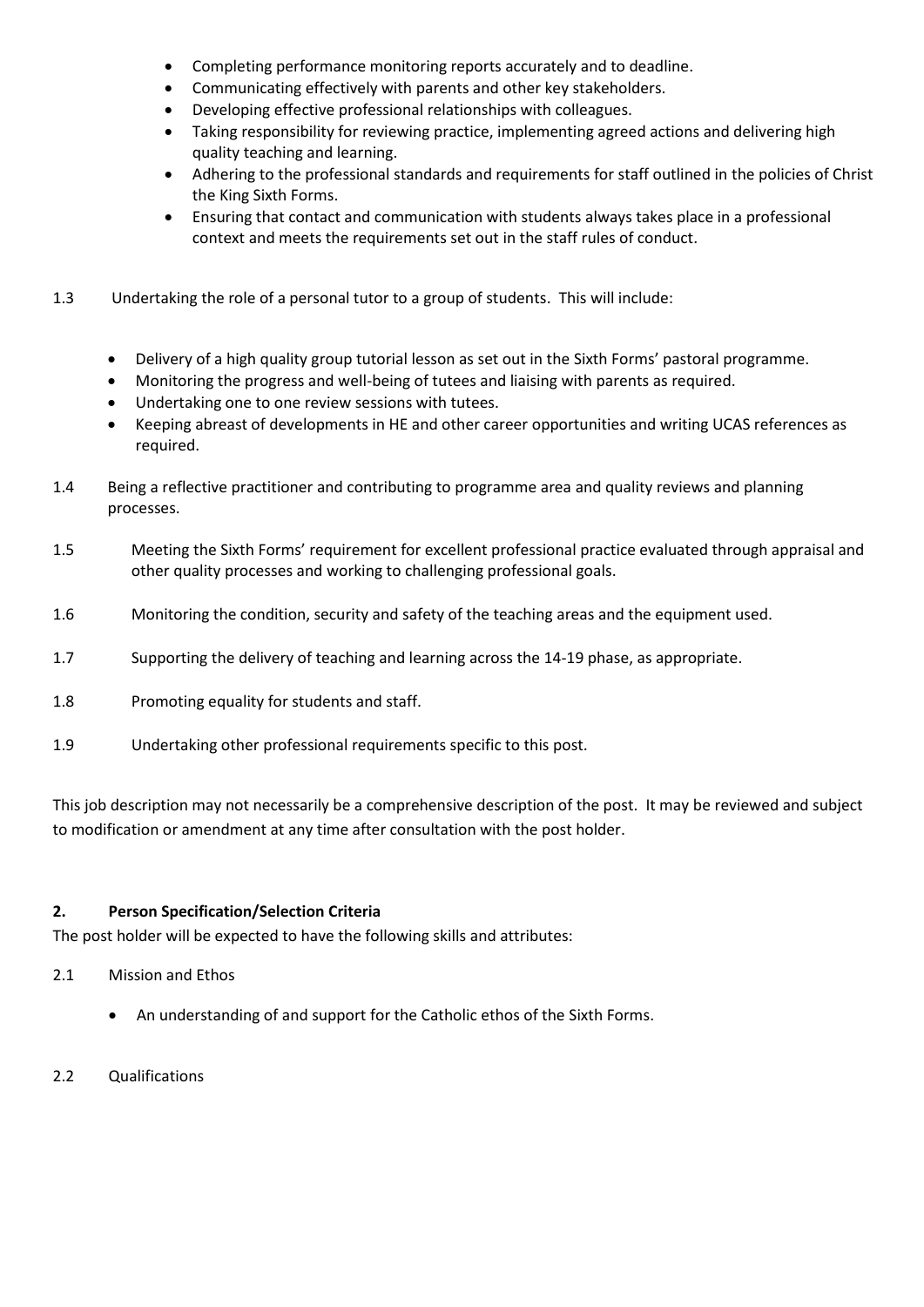- Degree
- Qualified teacher status or equivalent
- 2.3 Professional Attributes
	- Have high expectations of young people including a commitment to ensuring that students can achieve their full educational potential and to establishing fair, respectful, trusting, supportive and constructive relationships with them.
	- Hold positive values and attitudes and adopt high professional standards.
	- Maintain an up-to-date knowledge and understanding of the professional duties of teachers and contribute to the development, implementation and evaluation of the policies and practice including those designed to promote equality of opportunity.
	- Be able to communicate highly effectively with young people, parents, carers, colleagues and other stakeholders.
	- An ability to evaluate own performance and be committed to improving practice through appropriate professional development.
	- Have a creative and constructively critical approach towards innovation; being prepared to adapt practice where benefits and improvements are identified.
	- Be able to act upon advice and feedback in order to continually improve practice.
	- Be highly organised and very reliable.
	- Have excellent IT skills and be able to use these skills highly effectively in teaching and learning activities.
- 2.4 Professional Knowledge and Understanding
	- Have an excellent, up-to-date working knowledge and understanding of a range of teaching, learning and behaviour management strategies and know how to use and adapt them, including how to differentiate learning to provide opportunities for all learners to achieve their potential.
	- Know and be able to use a range of approaches to assessment, including an understanding of the importance of sharply focussed feedback.
	- Know how to use statistical data to evaluate the effectiveness of teaching, to monitor the progress of those taught and to raise levels of attainment.
	- Know how to use reports and other sources of external information related to assessment in order to provide learners with accurate and constructive feedback on their strengths, weaknesses, attainment, progress and areas for development, including action plans for improvement.
	- Have a secure knowledge and understanding of the subject/curriculum area and related pedagogy.